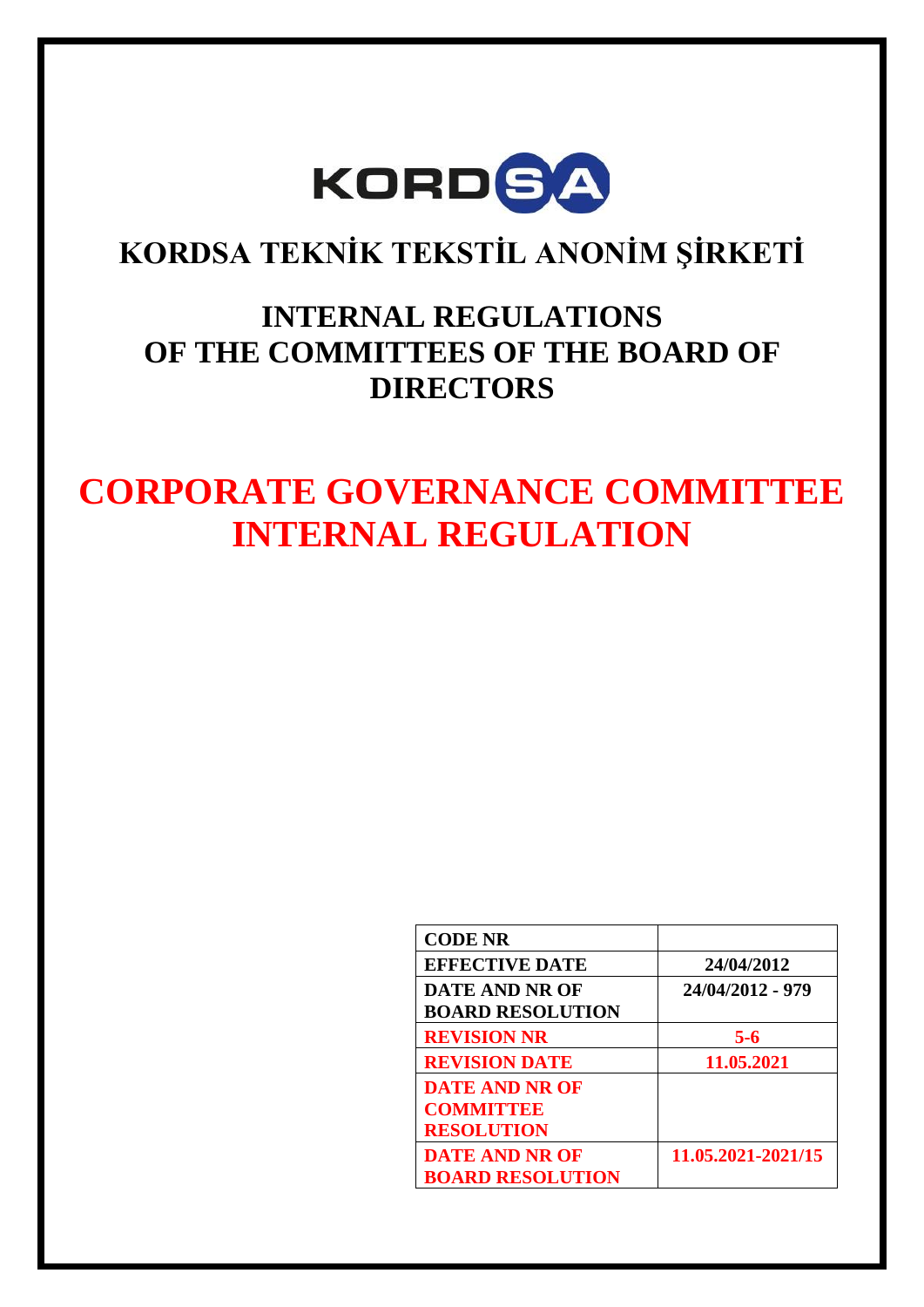#### **1. DECISION OF FOUNDATION**

This Committee, which was established in accordance with the Corporate Governance Principles of the Capital Markets Board (CMB), was established by Kordsa Teknik Tekstil A.Ş. with the resolution of the Board of Directors dated 24/04/2012 and numbered 979.

### **2. PURPOSE**

A Corporate Governance Committee was established with the purpose of helping the Board of Directors fulfilling its duties and responsibilities healthily. Corporate Governance is the management process based on ethical values Kordsa Teknik Tekstil A.Ş., acting responsibly to the inside and outside, and transparently and responsibly in its resolutions, by considering the interests of its stakeholders and aiming for sustainable success.

The Committee was appointed by Kordsa Teknik Tekstil A.Ş. to determine the Corporate Governance Principles in line with the CMB and other internationally accepted Corporate Governance Principles and to create and make recommendations to the Board of Directors.

#### **3. DUTIES AND RESPONSIBILITIES OF THE COMMITTEE**

- **3.1** Determines whether the Corporate Governance Principles are applied in the company, if not, the reason, and the conflicts of interest arising from not fully complying with these principles, and makes recommendations to the Board of Directors to improve the Corporate Governance Practices.
- **3.2** Monitors the work of the Investor Relations Department.
- **3.3** Establishes a transparent system for the identification, evaluation and training of suitable candidates for the Board of Directors and to determine policies and strategies in this regard.
- **3.4** Determines the approaches, principles and practices of the Members of the Board of Directors and Senior Managers regarding performance evaluation and career planning, and oversees them.
- **3.5** Determines the recommendations of the Members of the Board of Directors and Senior Executives regarding the principles of remuneration, taking into account the long-term goals of the company.
- **3.6** Determines the criteria that can be used in remuneration, taking into account the performance of the company and the member.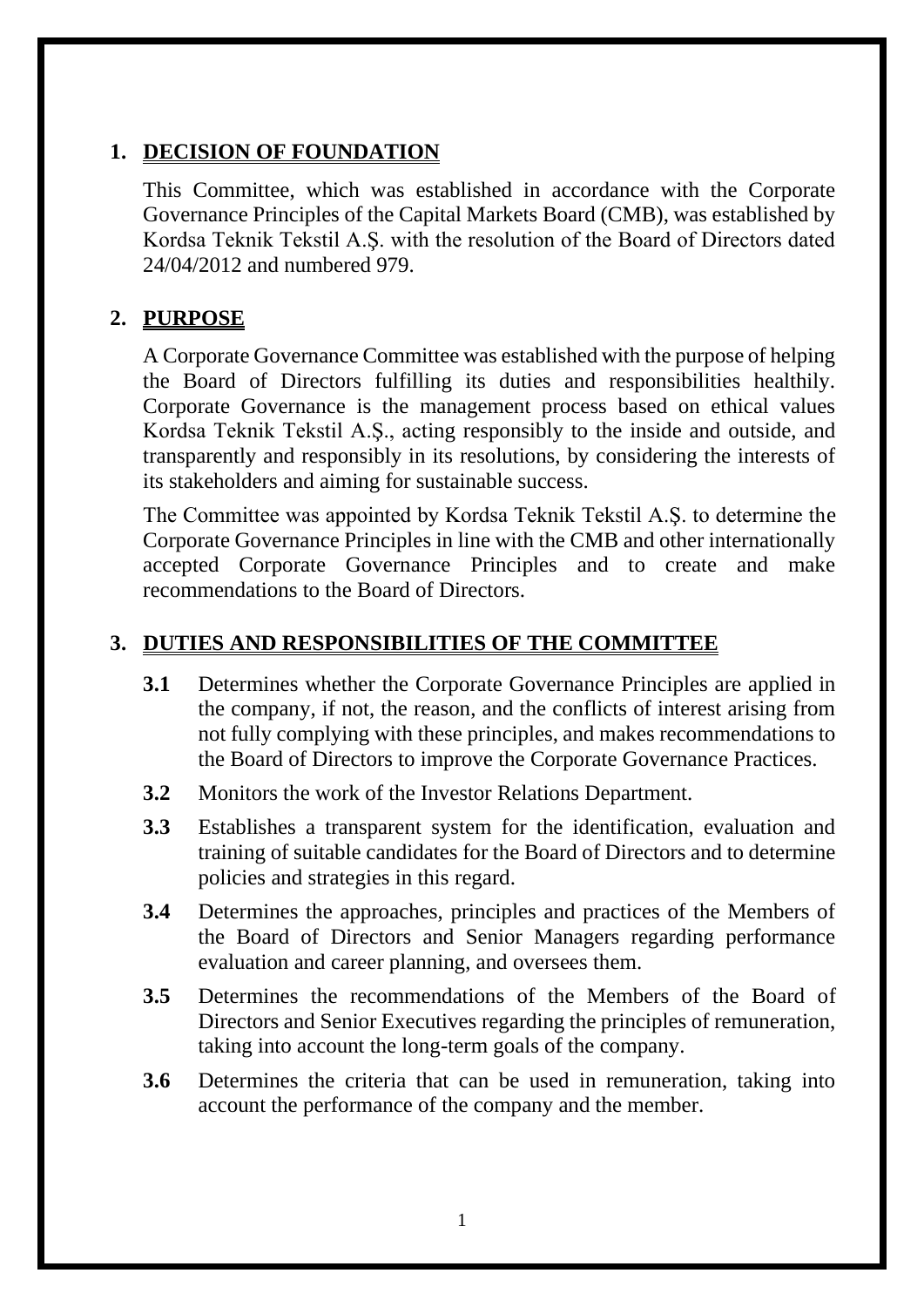- **3.7** Submits its proposals to the Board of Directors regarding the remuneration to be given to the Members of the Board of Directors and Senior Executives, taking into account the degree of achievement of the criteria.
- **3.8** Supports compliance with the Code of Ethics of Kordsa Teknik Tekstil A.Ş.
- **3.9** The Resolutions of the Committee are advisory to the Board of Directors, and the Board of Directors is the final decision maker on related matters.
- **3.10** The Committee notifies its assessments and recommendations regarding to the aforementioned issues in writing to the Members of the Board of Directors.
- **3.11** Corporate Management Committee evaluates the independent member candidate proposals, including the candidates proposed by the management and shareholders, by taking into account whether the candidate fulfills the independence criteria, and submits its evaluation to a report for the approval of the Board of Directors.
- **3.12** Any Independent Board Member Candidate is required to submit a written statement to the Corporate Governance Committee, at the time of nomination, that he is independent within the framework of the criteria set by the legislation, articles of association and CMB Legislation.

#### **4. STRUCTURE**

The Corporate Governance Committee consists of a maximum of five members and two reporters, including the chairman appointed by the Board of Directors in line with the "Corporate Governance Principles" of the CMB.

#### **4.1. Chairman**

The Chairman of the Corporate Governance Committee is appointed by the Board of Directors of Kordsa Teknik Tekstil A.Ş. from among the Independent Members of the Board of Directors.

In case that the chairman of the Committee becomes vacant for any reason, the chairman of the Board of Directors appoints one of the Committee Members as the temporary chairman until a new chairman is appointed at the first Board Meeting following the vacancy.

#### **4.2. Members**

 It consists of a maximum of five members, four of whom are elected by the Board of Directors of Kordsa Teknik Tekstil A.Ş., and the Assistant General Manager of Finance (Senior Director of the Investor Relations Department).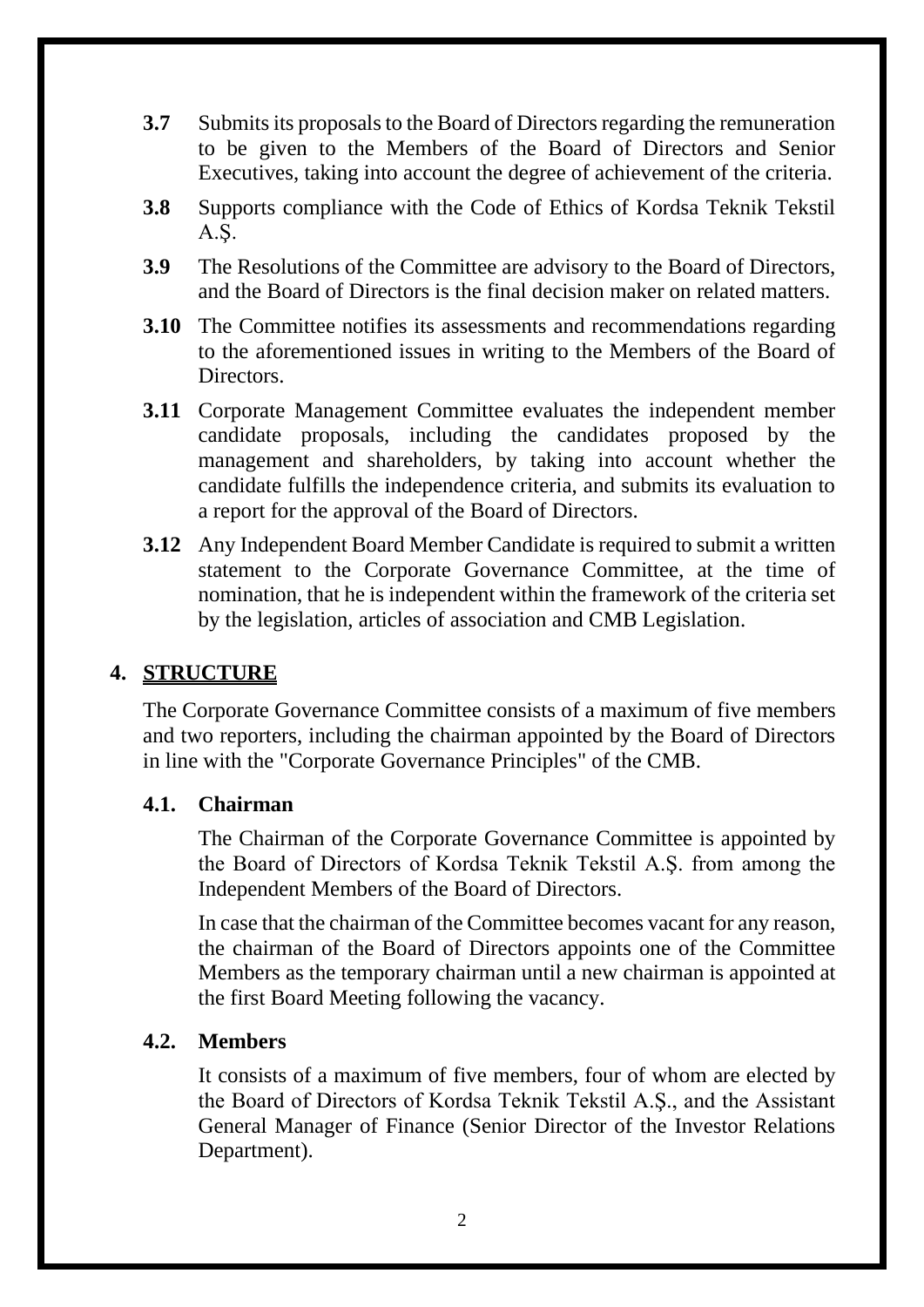Other persons who are deemed appropriate by the Chairman may also attend the meetings.

#### **4.3. Reporters**

The Deputy General Manager responsible for the Human Resources of Kordsa Teknik Tekstil A.Ş. and Global Finance Specialist-Investor Relations Department's Director, who holds an Advanced Level License for Capital Market Activities, acts as the Reporter of the Corporate Governance Committee on matters related to his/her duties.

### **5. REPORTING**

- **5.1.** The resolutions of the committee are kept in the resolution book to be kept for the committee.
- **5.2.** Meeting minutes are kept regularly by the meeting reporters. It is presented to the Board of Directors of Kordsa Teknik Tekstil A.Ş. after being approved by all Committee Members.
- **5.3.** The Secretariat of the Board of Directors is responsible for communicating the resolutions and meeting minutes to the Members of the Board of Directors and keeping the book of resolutions.
- **5.4.** Meeting and resolution quorum is the absolute majority of the total number of members.

#### **6. DETERMINATION OF THE AGENDA**

The meeting agenda is determined by the Chairman of the Committee.

Members and shareholders notify the issues they want to be included in the agenda to the Chairman of the Corporate Governance Committee through the related Reporter.

# **7. MEETING PLACE AND TIME**

Meetings are held at least four times a year at a location deemed appropriate by the Chairman. The annual meeting schedule of the Corporate Governance Committee is determined by the Committee Chairman and announced to all members at the beginning of each year.

# **8. DUTIES OF THE CHAIRMAN**

- **8.1.** Chairs the Corporate Governance Committee and manages the meetings.
- **8.2.** Determines the meeting agenda.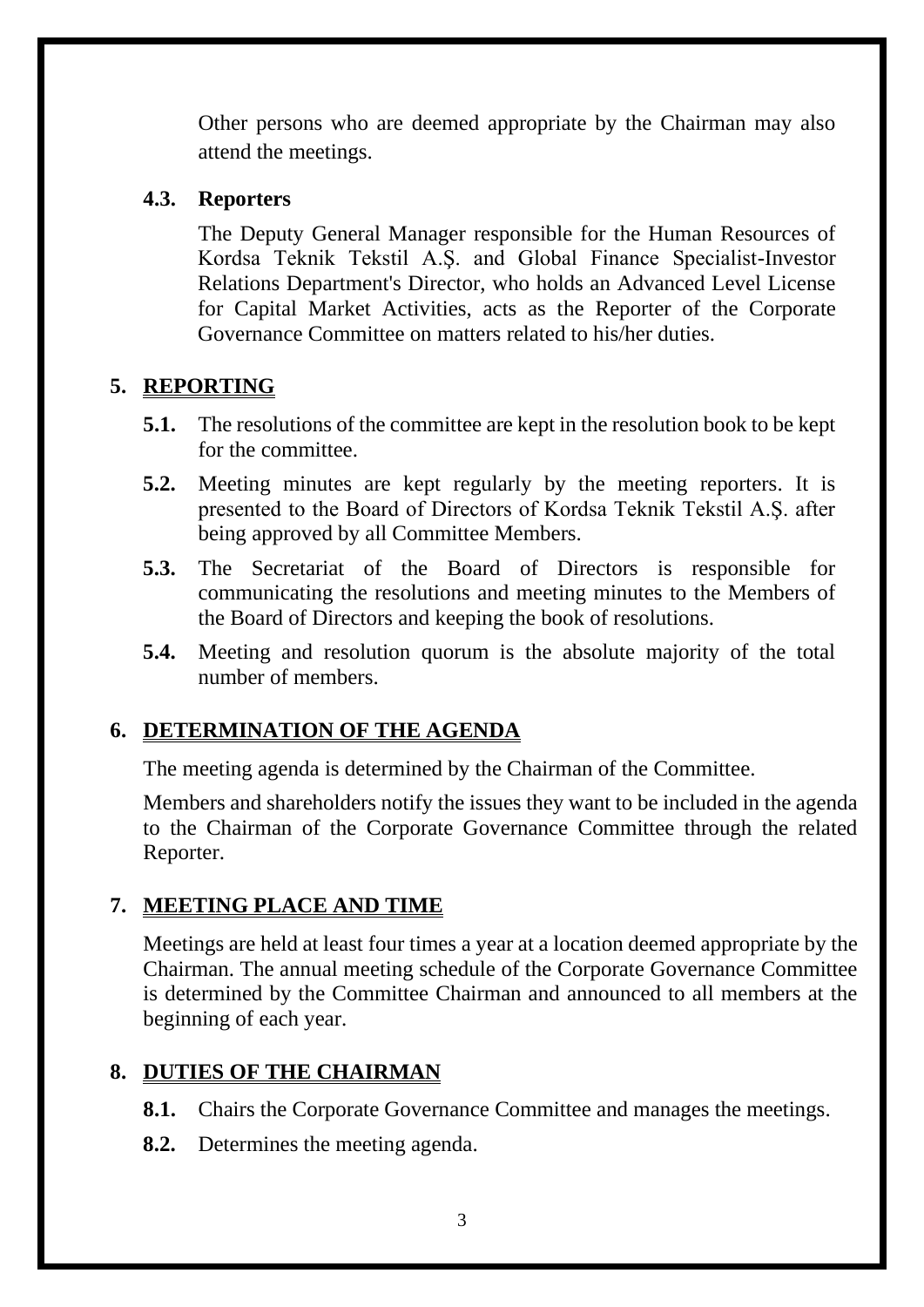- **8.3.** Provides information flow and coordination between the Board of Directors of Kordsa Teknik Tekstil A.Ş. and the Corporate Governance Committee.
- **8.4.** Invites the relevant expert or experts to the meeting when necessary during the discussion of certain issues.
- **8.5.** Appoints one of the members to preside over the committee meeting when the chairman is not attending the meeting.
- **8.6.** Takes the necessary precautions for the Committee to fulfill its duties and responsibilities effectively.

#### **9. DUTIES OF COMMITTEE MEMBERS**

- **9.1.** It is the primary duty of each member to attend the Corporate Governance Committee meetings. The member informs the Chairman of the Committee about the meeting that s/he cannot attend.
- **9.2.** Closely follows national and international developments in Corporate Governance and keeps himself/herself updated in this field and shares this with other members, while fulfilling the duty.
- **9.3.** Takes part in the subjects that need to be worked on within the committee.
- **9.4.** Conveys his/her views on the agenda to the Chairman of the Committee.

#### **10. DUTIES OF REPORTERS**

- **10.1.** Assists the Chairman of the Committee in the preparation of the agenda regarding the subjects.
- **10.2.** Delivers the meeting agenda and related documents to the Committee Members before the meeting.
- **10.3.** Presents the resolutions and meeting minutes of the Committee to the Chairman of the Committee by immediately making them written after each meeting.
- **10.4.** Sends the opinions and recommendations of the Committee, together with the Committee Chairman and Members, to the Board of Directors of Kordsa Teknik Tekstil A.Ş.
- **10.5.** Sets up the administrative organization of the meetings. Coordinates the participation of the people whom the Chairman of the Committee wants to attend the meeting.
- **10.6.** Performs the other duties assigned by the Chairman of the Committee regarding the Corporate Governance Principles.

#### **11. TENURE**